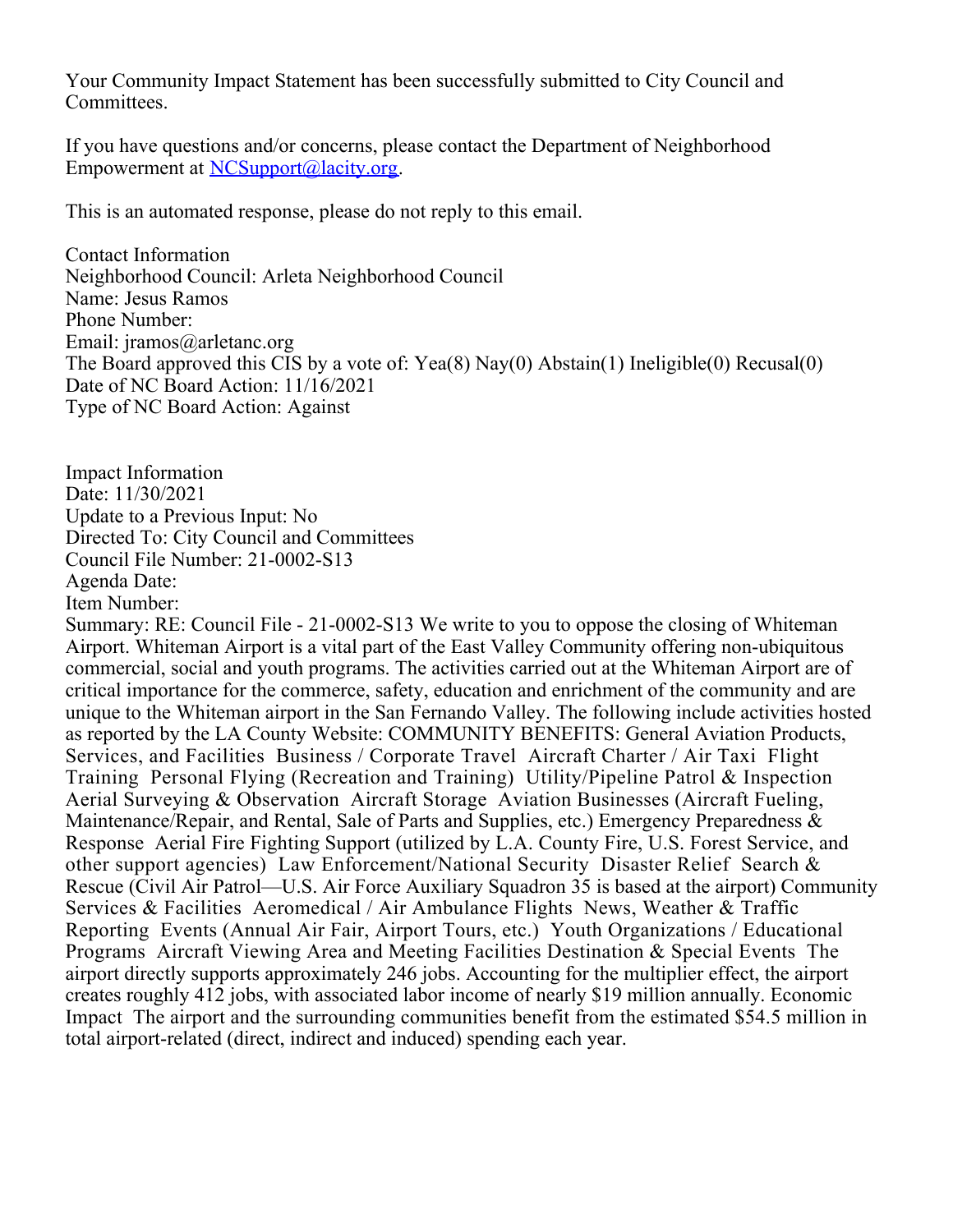#### **Arleta Neighborhood Council**

Raymond Duran, President Jaime Gallo, Vice-President Loyce Lacson, Treasurer Margaret Shoemaker, Secretary Marco Valdez, At-Large Rep Joshua Duran, Youth Rep Gary Gallon, Senior Rep Burton Hunter, Renter Rep Mary Oberg, At-Large Rep Jose Pumay, Home/Condo Rep Jennifer Punay, Youth Rep Jesse Ramos, Home/Condo Rep Christianna Hartwell, Business Owner Rep Brian Patton, Community Rep

# 0CITY OF LOS ANGELES





#### CALIFORNIA **ARLETA NEIGHBORHOOD COUNCIL**

Attention: Arleta NC 9300 Laurel Cyn.Bl., 2<sup>nd</sup> Floor Arleta, CA 91331 [www.arletanc.org](http://www.arletanc.org/)

*ARLETA NEIGHBORHOOD COUNCIL* Community Impact Statement

November 16, 2021

RE: Council File - 21-0002-S13

We write to you to oppose the closing of Whiteman Airport. Whiteman Airport is a vital part of the East Valley Community offering non-ubiquitous commercial, social and youth programs.

The activities carried out at the Whiteman Airport are of critical importance for the commerce, safety, education and enrichment of the community and are unique to the Whiteman airport in the San Fernando Valley.

The following include activities hosted as reported by the LA County Website:

"COMMUNITY BENEFITS: General Aviation Products, Services, and Facilities ∗ Business / Corporate Travel ∗ Aircraft Charter / Air Taxi ∗ Flight Training ∗ Personal Flying (Recreation and Training) ∗ Utility/Pipeline Patrol & Inspection ∗ Aerial Surveying & Observation ∗ Aircraft Storage ∗ Aviation Businesses (Aircraft Fueling, Maintenance/Repair, and Rental, Sale of Parts and Supplies, etc.) Emergency Preparedness & Response ∗ Aerial Fire Fighting Support (utilized by L.A. County Fire, U.S. Forest Service, and other support agencies) ∗ Law Enforcement/National Security ∗ Disaster Relief ∗ **Search & Rescue (Civil Air Patrol—U.S. Air Force Auxiliary Squadron 35 is based at the airport)** Community Services & Facilities \* Aeromedical / Air Ambulance Flights \* News, Weather & Traffic Reporting ∗ Events (Annual Air Fair, Airport Tours, etc.) ∗ Youth Organizations / Educational Programs ∗ Aircraft Viewing Area and Meeting Facilities Destination & Special Events ∗ The airport directly supports approximately 246 jobs. Accounting for the multiplier effect, the airport creates roughly 412 jobs, with associated labor income of nearly \$19 million annually. Economic Impact \* The airport and the surrounding communities benefit from the estimated \$54.5 million in total airport-related (direct, indirect and induced) spending each year."

To expand on some of the social and youth programs, we draw attention to the following unique programs: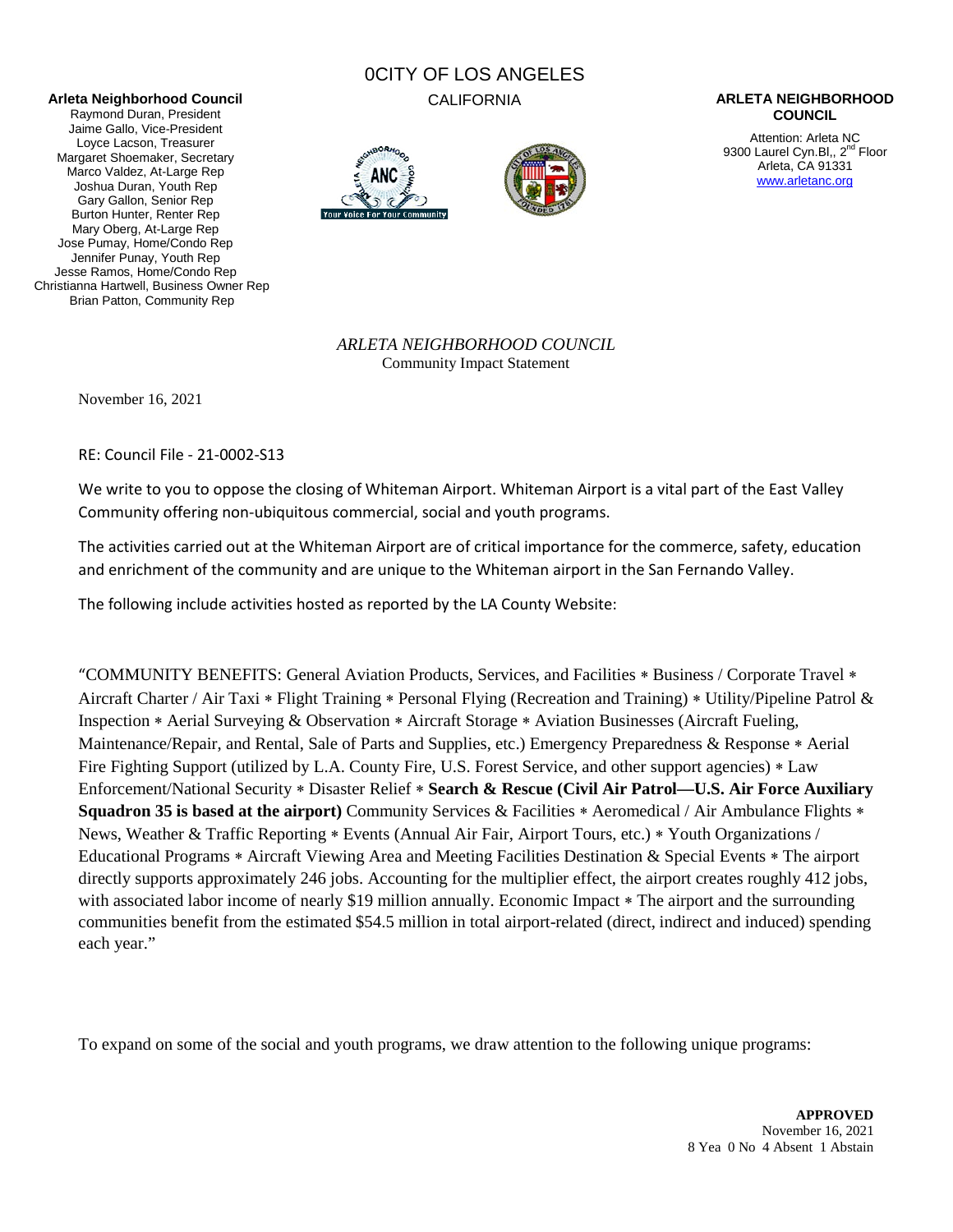**Project Angel Flight** – Providing 100% free non-emergency routine health flights for low-income or disabled community members needing transportation for treatment to distant medical facilities or for "non-critical" organ donation transportation. 21 of these pilots are based out of Whiteman airport.

**Civil Air Patrol Cadet Squadron 137**- STEM activities, youth leadership and aerospace education.

**EAA Chapter** providing the following youth programs:

**Young Eagles** – Provides flight time in a non-commercial aircraft.

**JACKPOT** Program- joint aircraft build of an airplane that kids will fly in upon completion.

**Aviation Explorer Post 747** - Ground School and flight training

**Aviation Explorer Post 3 KittyHawk Squadron** – Ground School and flight training.

**Scout Aviation Merit Badge** – One Saturday of academic work and one Young Eagle Flight

The supposed "public safety threat" referenced by the councilmembers for districts 6 and 7 in Council File 21- 0002-S13, after a private aircraft crashed just short of the runway, did NOT in fact occur on a residential street, but rather on the commercial land portion of the street and the casualty was the pilot. The amount of automobile accidents that take place on a daily basis, within, around, and outside Pacoima―frequently with injuries and fatalities―pose a far greater threat to public safety than the singular aircraft accident from November 2020 at Whiteman Airport.

### **Additionally:**

The 2007 report by Pacoima Beautiful citing Whiteman Airport as the "largest toxic source emitter in Pacoima," is not only extremely outdated, being 14 years old, but it does not take into account new emissions standards for private planes and the subsequent use of unleaded fuel, but is also contradicted by at least one other report showing that the air around Whiteman airport contains no more toxic emissions than neighborhoods at a significant distance from the airport. Furthermore, the US Environmental Protection Agency cites a graph on the Intergovernmental Panel on Climate Change report of 2014, where 25% of the global greenhouse emissions come from Electricity and Heat production followed by 24% attributed to Agriculture, forestry, and other land uses; Transportation, however, does come at [1](#page-2-0)4% after Industry accounting for 21% of the sources of pollution.<sup>1</sup> While a passenger light-rail system is coming to Pacoima (to be fully operational in 2028) there is no mandate for all motorists to stop driving automobiles and only use public transit systems (or other means of non-polluting

<span id="page-2-0"></span> <sup>1</sup> https://www.epa.gov/ghgemissions/global-greenhouse-gas-emissions-data#Sector https://www.ipcc.ch/report/ar5/wg2/